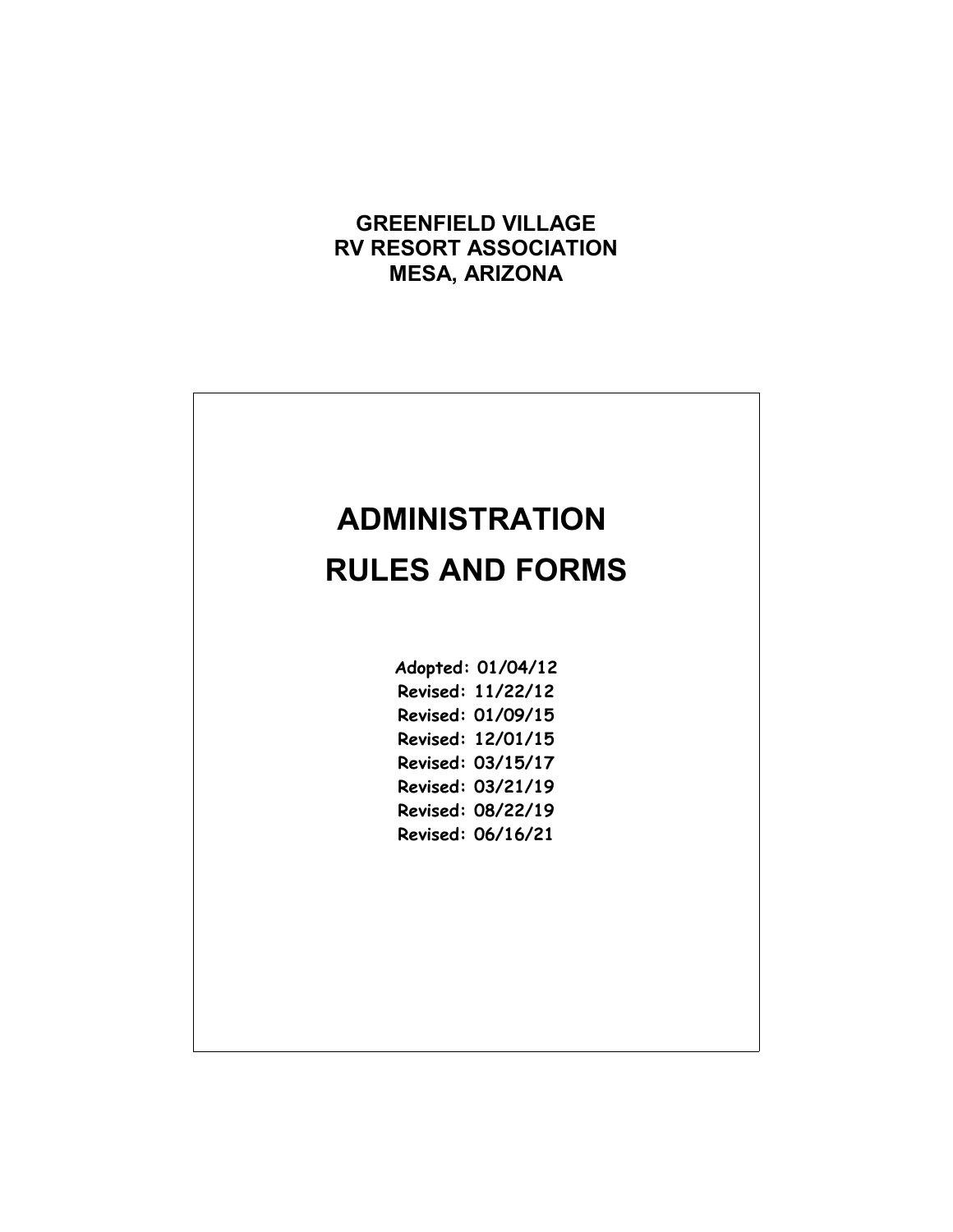## **TABLE OF CONTENTS**

This Administration - Rules and Forms document offers Owners and renters examples of subsidiary policies and procedures under which Greenfield Village is governed. Source of policies and forms is listed for further access. Additions will occur as needed.

#### Advisory and Processing Committees

Brief explanation of purposes of various volunteer committees, reporting to the Board of Directors or to the Manager. See **Resort Governance**, available on the GVR web site and on the Owner Portal, for relationships between and among Board of Directors, General Manager, and various Committees.

#### Assistance Animal Confidential Disability Certification Letter

Pursuant to Federals and State Fair Housing laws, an individual who is disabled may request that an Association make a 'reasonable accommodation" in its policies and procedures in order to afford a disabled person equal opportunity to use and enjoy their home and the community's Common Areas. This policy in its entirety is available in the Administration Office in Policy and Procedure Manual. Required Confidential Disability Certification Letter can be found in that policy.

#### Buying/Selling Information

Required documentation and fees associated with property exchange in the Resort; includes Long-term and Short-term rental information and restrictions. This information is also available on the GVR web site and on the Owner Portal.

### Enforcement and Fine Schedule

This Schedule covers four major categories of violation and the associated fines: Unapproved Architectural Modifications, Maintenance, Parking, and Use Restrictions and Nuisances. The Policy in its entirety is available in the Administration Office in Policy and Procedure Manual.

#### Federal Fair Housing Act

#### Greenfield Board and Operational Structure

Flow chart includes respective responsibilities among Board of Directors, General Manager, and Committees. This chart is found in **Resort Governance,** available on the GVR web site and on Owner Portal.

#### Open Forum Procedures

.

Permitted times prior to and during Board Meetings for Member interaction as dictated by Arizona Statute. This document is also posted on Owner Bulletin Board on-site.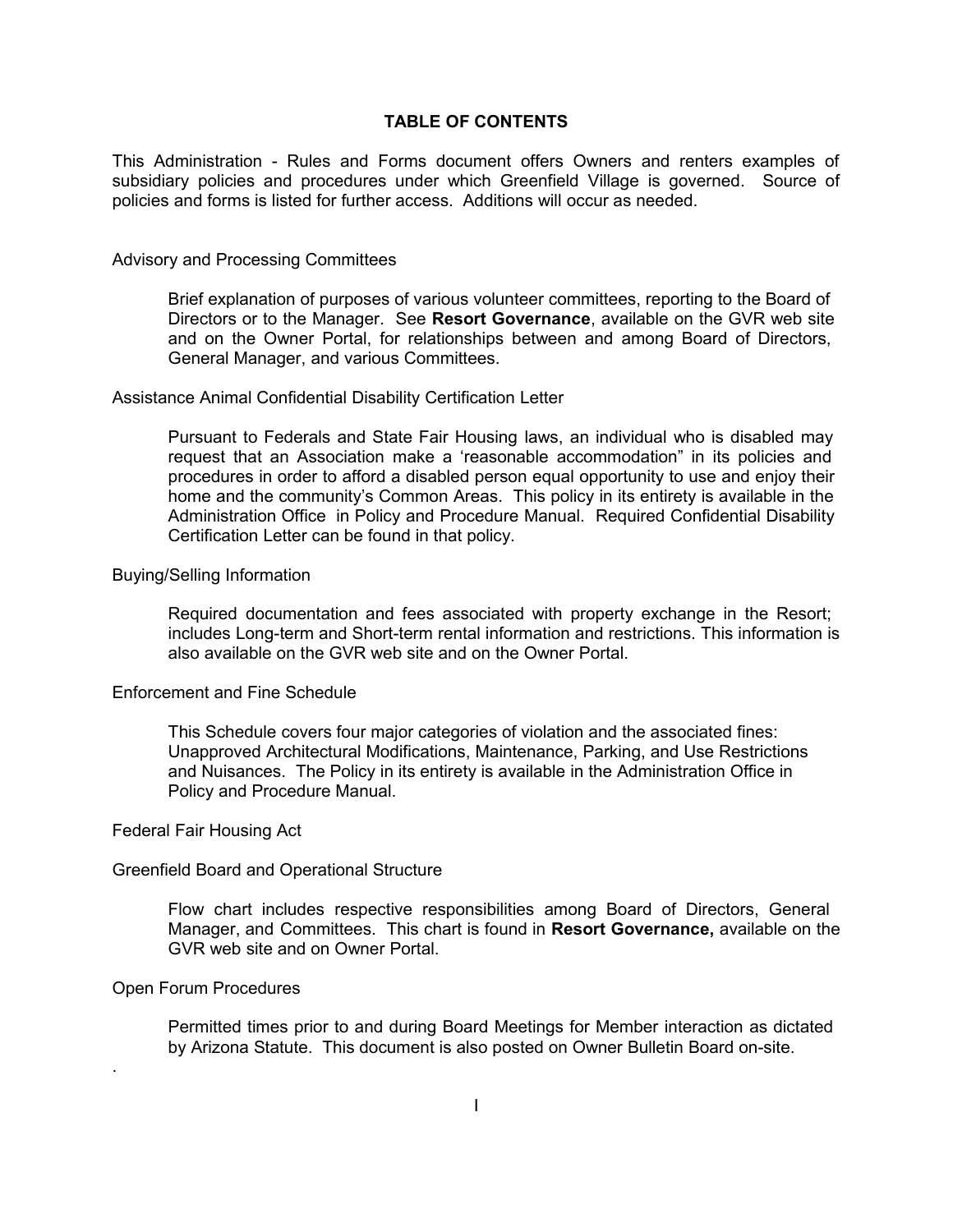Pet Information and Rules

Describes pet owner courtesies and restrictions and transportation of pets within Resort (including Citrus Complex Pet Park).

Pool Information and Rules

Outlines pool and spa rules for adults and children.

Rental (Park Model/RV) Restrictions and Authorization

Form is required registration by landlord and renter; explanation on Long-term and Short-term restrictions, age, and pet restrictions. This form is available in the Administration Office.

Sundry Homeowner and Renter Regulations

From A to Z, various daily living, common sense rules on attire, badges, clotheslines, guests, parking, recycling, speed limits, you name it! Check this out!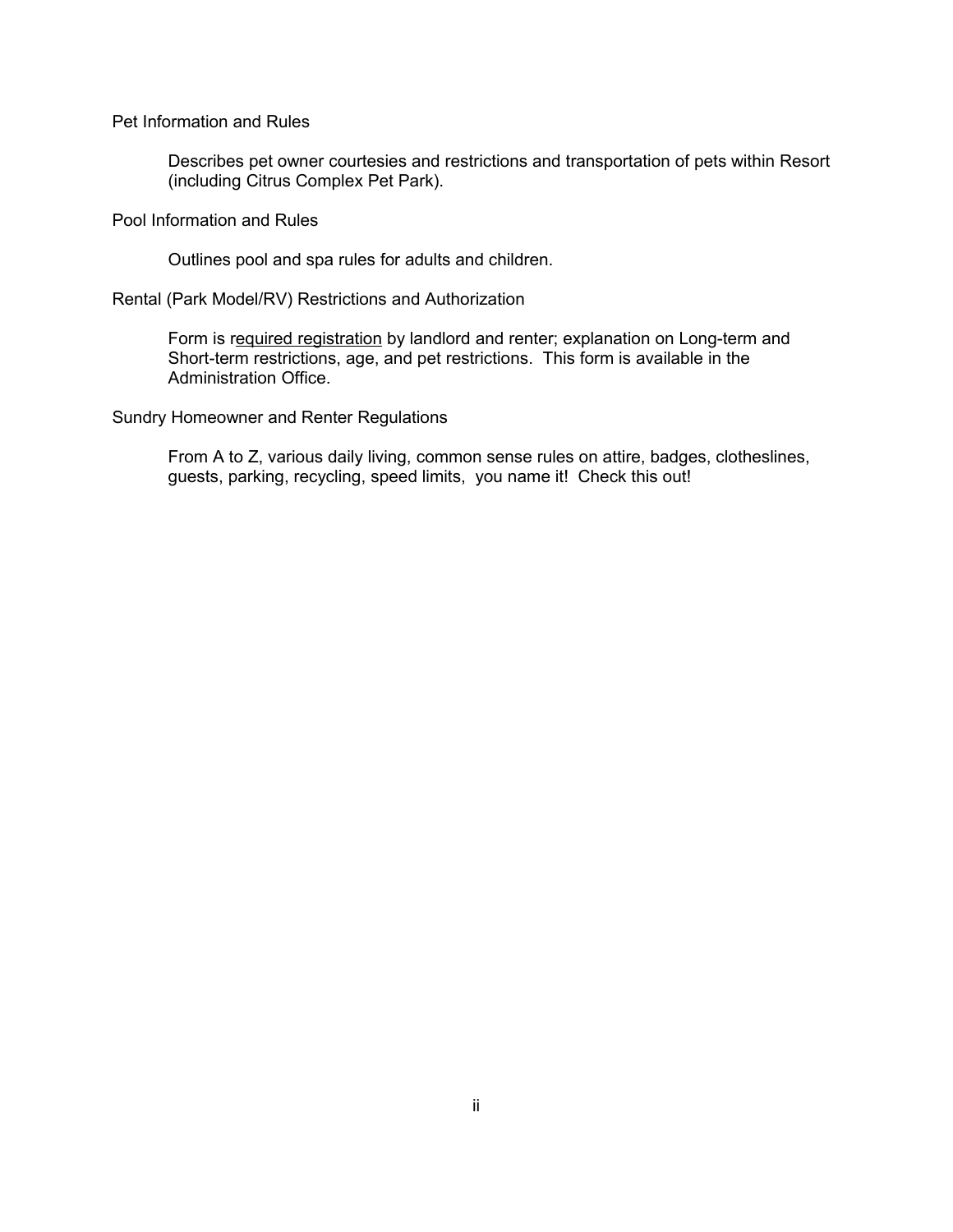A brief presentation for each Advisory and Processing Committee's charge is presented. See Policy and Procedure Manual for complete information for each Committee**.**

## **ADVISORY COMMITTEES**

## **Document**

This Committee is appointed by and reports to the Board of Directors and is charged with clarifying and up-dating governing documents for accuracy and compliance with Federal Law and Arizona Statutes; recommending proposed amendments for inclusion on the Annual Homeowners Meeting ballot for approval by homeowners; and assuring Owner Portal and GVR web sites reflect accurate presentation of such documents.

## **Finance and Budget**

This Committee is appointed by and reports to the Board of Directors and is responsible for analyzing and forecasting expenses and income in the Operating Fund. According to Board policy of 5/17/17, commencing immediately after the Annual Meeting, Committee will begin on-going consultation with the General Manager and the BOD working toward a final fiscal year proposed budget to be presented to the Directors for inclusion on the ballot of the Annual Meeting for homeowner approval.

### **Long Range Planning**

This Committee is appointed by and reports to the Board of Directors and is responsible for analyzing and forecasting expenses and income in the Replacement and Repair Reserve Fund, and maintaining a twenty-year projection of expenses. Commencing immediately after the Annual Meeting, Committee will begin on-going consultation with the General Manager and the BOD working toward a final fiscal year proposed budget to be presented to the Directors for inclusion on the ballot of the Annual Meeting for homeowner approval..

## **Nominating**

This Committee is appointed by and reports to the Board of Directors and is responsible for seeking qualified candidates to serve as directors on the Board of Directors. These candidates are vetted by the Board of Directors and the Administration and presented to the homeowners through a Meet the Candidates program for inclusion on the ballot of the Annual Meeting for homeowner selection.

## **Marketing**

This Committee is appointed by and reports to the Board of Directors and is responsible for publicizing Greenfield Village Resort on the GVR web site and in public media.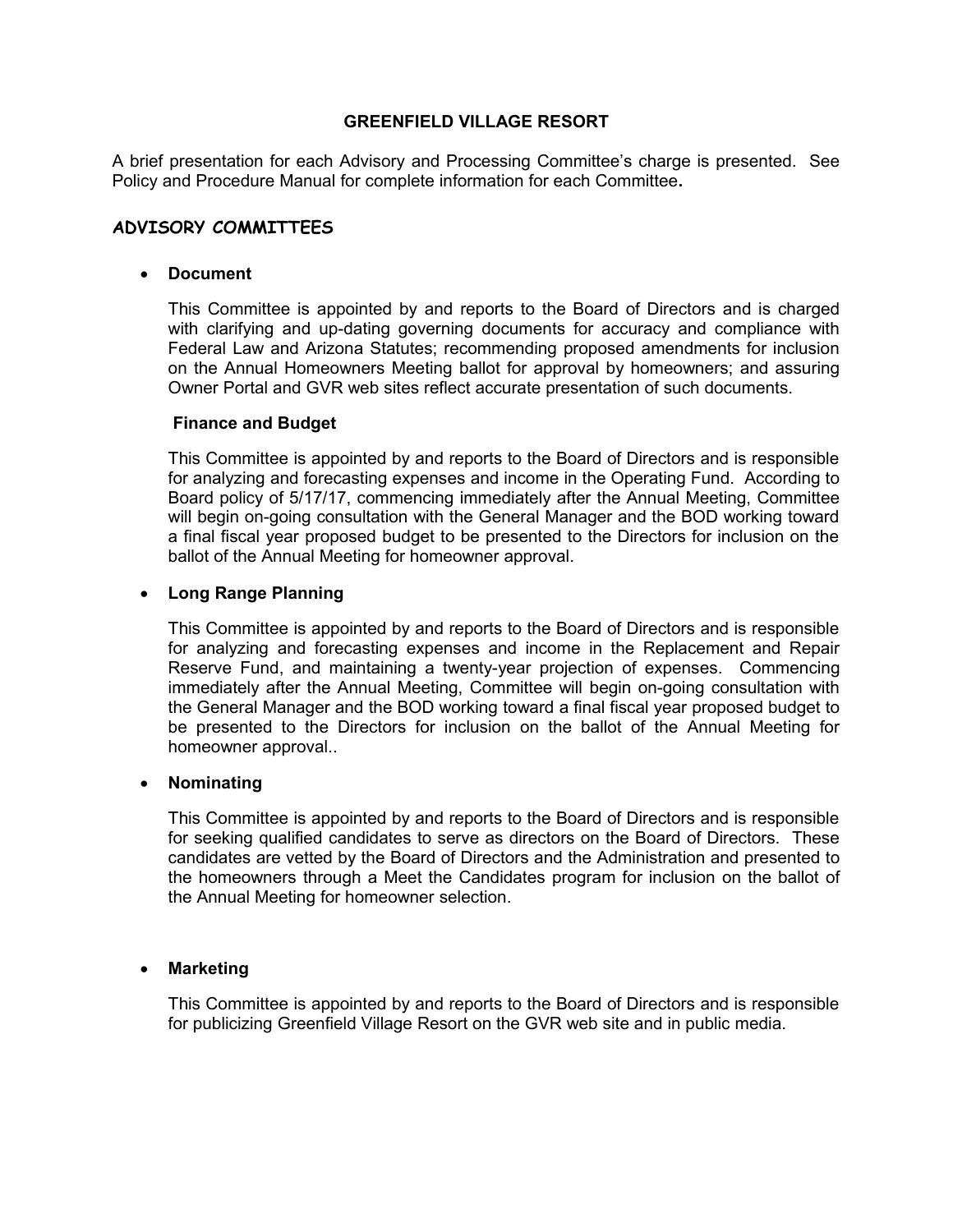## **PROCESSING COMMITTEES**

## **Architectural/Landscaping Processing**

This Committee is appointed by the Board of Directors and reports to the General Manager and is mandated to review applications for construction or landscaping projects to ensure compliance with CC&Rs and Regulations; where necessary, to assist the homeowner in steps needed to meet those requirements; and to approve or disapprove the project, to be followed by on-going supervision of an approved project to ensure compliance to completion.

## **Common Area Improvement**

This Committee is appointed by the Board of Directors and reports to the General Manager. The Committee follows direction under the General Manager researching needed Common Area improvement projects. The Committee is not involved in soliciting contractor bids. The projects this Committee oversees must be approved by the Board of Directors.

## **Election Teller**

This Committee is appointed by the Board of Directors and reports to the homeowners at the Annual Meeting. The Committee is responsible for the annual paper ballot tallying process; that is, verification of tellers, ensuring security of the ballots and ballot box before, during, and after election, undertaking vote counting, and announcing results to the homeowners at the Annual Meeting. The Committee establishes a vote-recount procedure if necessary. Committee is not responsible for the electronic voting process through Election Buddy.

#### **Welcome**

This Committee works with the General Manager and the Activity Director to welcome all residents to the Resort, particularly new owners and new renters. Objectives are to assure new residents feel welcome and included through personal visits and by providing information about and invitations to Resort events and Mesa services. Members answer questions about the Resort, learn of interests and expertise of new residents, and present a Greenfield tote bag of complimentary gifts.

## **MANAGER ASSISTANCE COMMITTEES -** *ad hoc*

- **Beautification/Flower**
- **Common Area Utilization –**
- **Internet Service Project -**
- **Solar/LED -**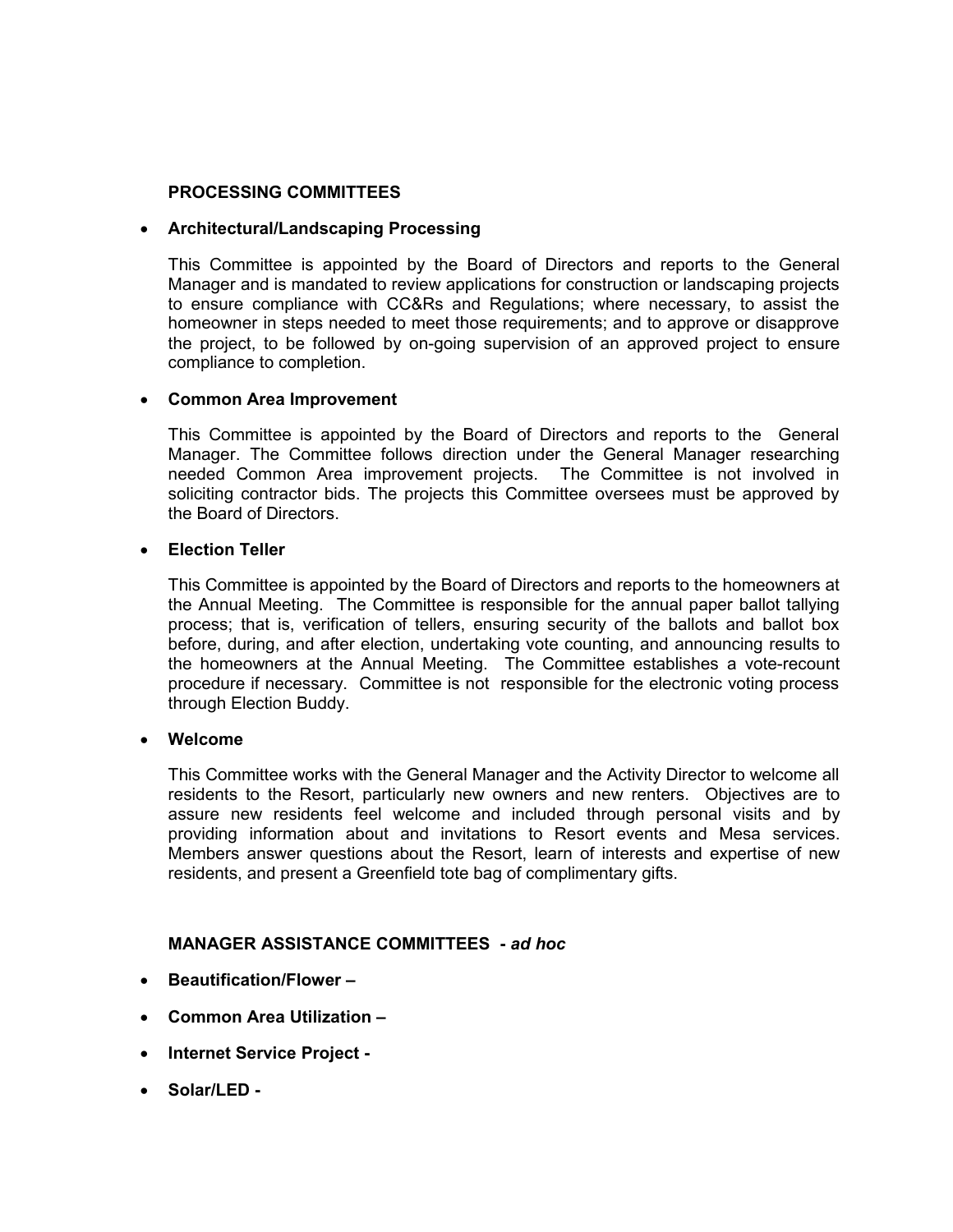## **GREENFIELD VILLAGE RESORT BUYING/SELLING INFORMATION**

- **Purpose:** To make sales in our Resort transparent and consistent regarding what information is needed. All outside realtors and Greenfield Owners opting to sell their unit(s) must make sure the following information is explained to and understood by the new Owner, thus making this a satisfactory experience.
	- 1. **Disclosure process.** This is an exterior building and grounds inspection done by members of the Architectural/Landscaping Processing Committee (A/LPC). Disclosure will identify updates that need to be made due to the changes that have occurred to the GVR governing documents and to the Mesa City and Arizona state codes since the last sale of the property. **Both the seller and buyer must sign this document.** Who pays for these upgrades is negotiable between the buyer and seller.
	- 2. **Pet restrictions.** If the new Owner has a pet, the property purchased **must** be located in the pet section. Only **1 pet** is allowed per property. **Exception is made for those buyers who have an assistance animal with appropriate documentation.**
	- 3. **RV Lot purchasing**. Before buying a Lot on which to place your RV, the following criteria must be met:
		- a. All Lots in the Resort have minimum and maximum RV length restrictions. Check to make certain your RV will fit. Check Administrative Office for this information.
		- b. The age of the RV **cannot be older than 10 years, and it must be in good condition.**

**Note:** If you have any questions about the above criteria, please contact the Resort General Manager.

- 4. **Purchasing a Park Model or an open RV Lot as a rental property.** A property may be rented for a maximum of 270 days in any given year. **No long-term rentals are allowed.**
- 5. **Fees.** The fees that are required for the sale to be finalized are as follows:

| a. Repair and Replacement (Reserve) Fund | \$1,250 |
|------------------------------------------|---------|
| b. Disclosure                            | \$ 135  |
| c. Transfer                              | \$ 265  |
| d. Title                                 | varies  |

- 6. **Permits. Permits are required** for all exterior changes or modifications to buildings or grounds at the Lot site.
- 7. **Governing Documents.** Potential buyers, especially those buying with the intention to rent out the unit, must be aware that Greenfield Village CC&Rs (3.20) prohibit Long Term Leases exceeding 270 days and Short Term Leases less than 28 days. Potential buyers should, before agreeing to buy, read **all** of the Bylaws, Conditions Covenants and Regulations (CC&Rs), as well as Architectural/Landscaping Design Regulations to better understand how the Resort is governed. These can be found at **[www.greenfieldvillage.com](http://www.greenfieldvillage.com/)**

*Note: If there are any questions about the above information, please contact the General Manager. Not understanding the information above could result in another administrative fee.*

*Disclaimer: Not all information to make your transition legal may be listed here. Check with your agent or the GVR Administrative Office if additional information is needed.*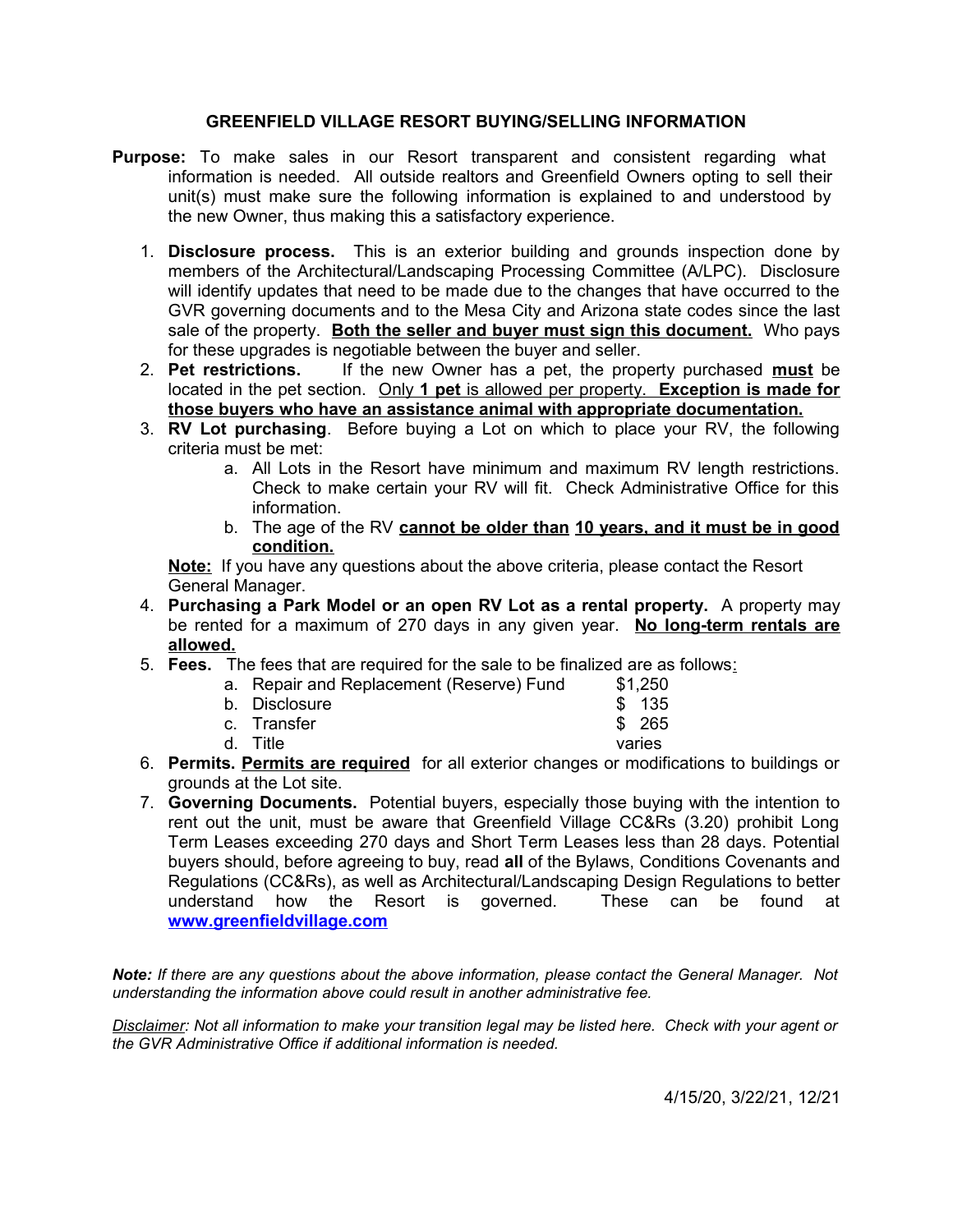## **FEDERAL FAIR HOUSING ACT 42 USC. 3600-3620**

In order to comply with the Federal Fair Housing Act (the Act) and the Regulations promulgated by the Department of Housing and Urban Development (the Regulations), the Board of Directors of Greenfield Village Homeowners Association on behalf of Greenfield Village RV Resort hereby adopts the following policy:

- **(a)** Age Restrictions. Greenfield Village is a 55 Plus Community Resort. At least one resident must be 55 years of age or older (the Qualifying Resident), no person under the age of 55 may reside on a Lot unless the Qualifying Resident is residing in the Resort, and no person under the age of 18 years shall be permitted to occupy a Lot except as a guest (the Age Restrictions). (See CC&Rs 3.6a)
- **(b)** Tenants, Lessees, Owners. The Age Restrictions apply to all occupants, whether Owners, residents, guests, tenants, lessees, or otherwise, and regardless whether such occupancy is a result of a written or verbal agreement, lease, installment sales agreement, purchase contract, or other agreement or arrangement. (See CC&Rs 3.6b)
- **(c)** Advertising Requirements. All advertising of sales, rental, or related material for Lots within Greenfield Village must include reference to Greenfield Village as a 55 Plus Community, and all agreements, leases, or other occupancy arrangements must disclose the existence of these policies and procedures. (See CC&Rs 3.6c)
- **(d)** Age Restriction Exceptions. If a Qualifying Resident dies or terminates residency of a Lot as result of illness, divorce, or legal separation, and if the remaining resident is not 55 years of age, so long as (i) at least 80% of the Lots in Greenfield Village have a Qualifying Resident, and (ii) the remaining resident is at least 45 years old, the remaining resident may continue to occupy the Lot without violation of the Age Restriction ruling. However, if the remaining resident is less than 45 years of age (but more than 18 years old), so long as at least 80% of the Lots in Greenfield Village have a Qualifying Resident, the Association shall have the right, if it reasonably determines that the lifestyle of the remaining resident is believed to be compatible with the mature lifestyle intended in Greenfield Village, to elect to allow the remaining resident to reside on the Lot without violation of the Age Restrictions. (See CC&Rs 3.6d)
- **(e)** Facilities and Services. Significant facilities and services specifically designed to meet the physical and social needs of older persons, as required by the Act and the Regulations, shall at all times be available to residents of Greenfield Village. (See CC&Rs 3.6e)
- **(f)** Self-Certification. The Association shall take advantage of and comply with the requirements of any self-certification procedures provided for in the Regulations. (See CC&Rs 3.6f)

Drafted by legal counsel – 11/6/95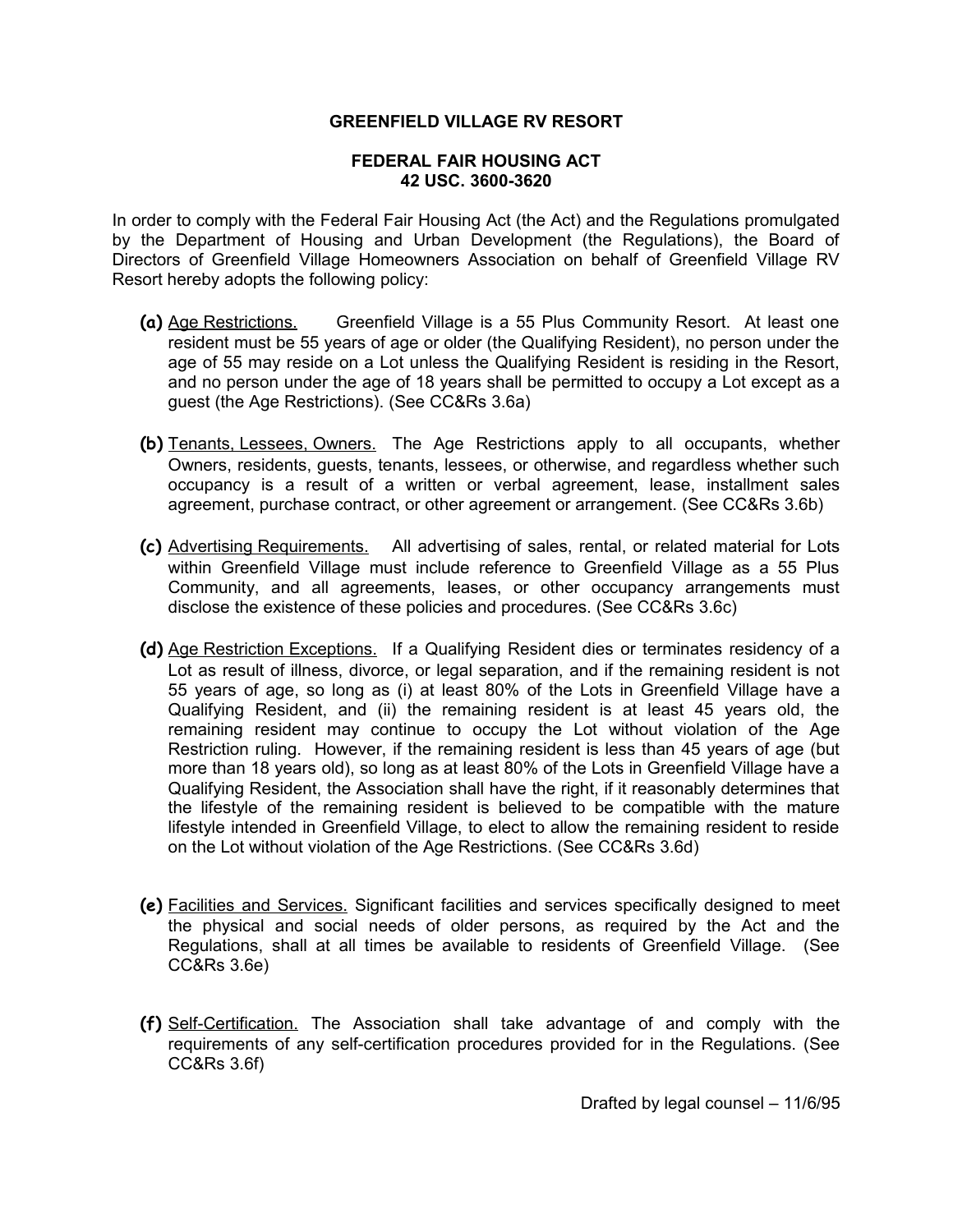# **OPEN FORUM PROCEDURES**

# OPPORTUNITIES TO KEEP YOUR BOARD OF DIRECTORS APPRISED OF YOUR INTERESTS, NEEDS, CONCERNS

Following is Board policy of December 14, 2005, and November 13, 2013, relating to the Open Forum preceding the monthly Open Board of Directors meetings:

1:00 pm – The President will chair an Open Forum under rules stated in Arizona Statute 33-1804.

- Forum will continue for no longer than one half hour
- Time limitations may be placed on each Owner wishing to speak
- No guarantee that all Owners wishing to speak will be able to do so
- No registration to speak is required
- Management and/or directors may respond, but are not required to do so

At conclusion of Open Forum but no later than 1:30 pm, Open Board of Directors meeting will convene.

- To speak to an agenda item, Owner must sign appropriate sheet at door
- Owners signing to speak to an agenda item will be recognized by the President after Board of Directors discussion of each item and prior to vote on that item
- If all those registered have been given fair opportunity to speak, it is possible, but not guaranteed, that Owners may be able to speak on a second agenda item at the appropriate time
- There shall be no response dialogue from management or Board of Directors on any item; however, directors have privilege to rebut comments from the floor prior to vote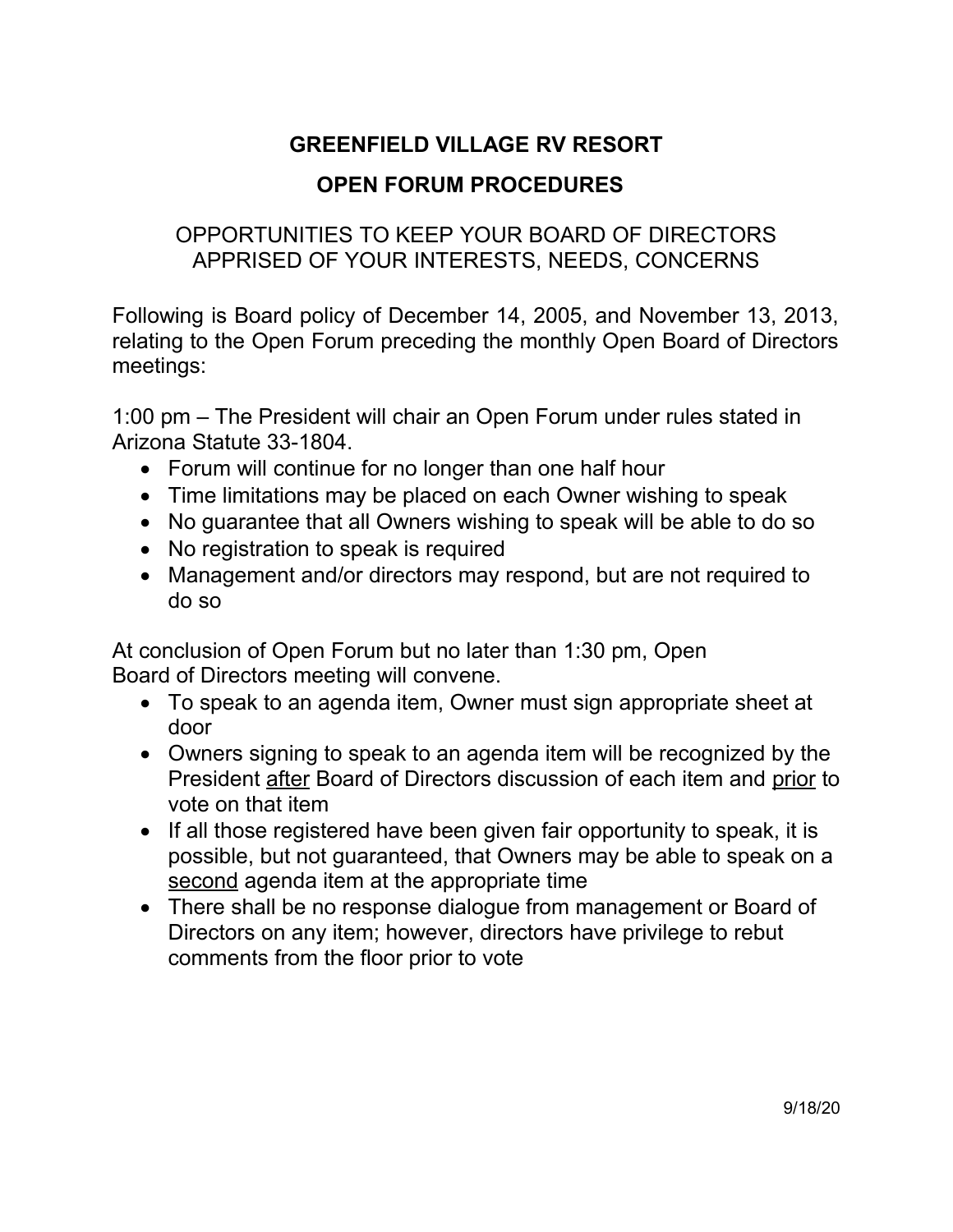## **PET INFORMATION AND RULES**

Greenfield Village RV Resort permits ownership of pets as described below. Courtesy from pet owners is requested to allow the enjoyment of our Resort by all residents.

Lots permitting pets are in the southeast area only (Lots #103 through #132 and Lots #148 through #201). Pets must be restricted to pet area at all times except for walking outside the boundary walls (outside 48<sup>th</sup> Street wall or elsewhere) or in the Pet Park.

**Pet Park.** Pets are also allowed in the fenced Pet Park in the Citrus Complex, on a leash from the adjacent parking in the Citrus Complex to the Pet Park. They may be off-leash while in the Pet Park. Pets in the Pet Park must not disturb other Citrus Complex users.

**Transporting.** Pets must be transported, not walked, to the Pet Park (NO PAWS ON THE GROUND). The only exception is when walking from the adjacent parking area to the Pet Park.

**One pet permitted,** i.e., one dog, or one cat, or one bird, or one such other animal as the Board may approve. (See C&R 3.13)

## **Registration. Pets must be registered annually with the office, and registration must include proof of current vaccinations as required by law.**

**Clean-up of waste** is the responsibility of the pet owner, whether in the pet area or outside the 48<sup>th</sup> Street wall (or elsewhere) or in the Pet Park. Pet owners are asked as a courtesy to all homeowners to restrict pets from depositing waste on anyone's personal property.

## **Greenfield Village Pet Club will monitor the Pet Park to ensure that no trash or waste is left behind.**

**Leash required** while pet is off the Lot. A leash no longer than 6 feet is required by Arizona law.

**Transporting** pets through the no-pet area is permitted only when entering the Resort, exiting the Resort, or transporting a pet to the Pet Park.

**Bathing** a pet in any restroom or shower, whether at poolside or the satellite facility, is expressly prohibited.

#### **Visitors with pets:** The pet

must remain in the vehicle or in the home if not in the pet section or on  $48<sup>th</sup>$  Street, must be on a leash between the vehicle and the home, and may not stay overnight except in the pet area.

## **Visitors with pets are subject to the same rules as a resident with pets.**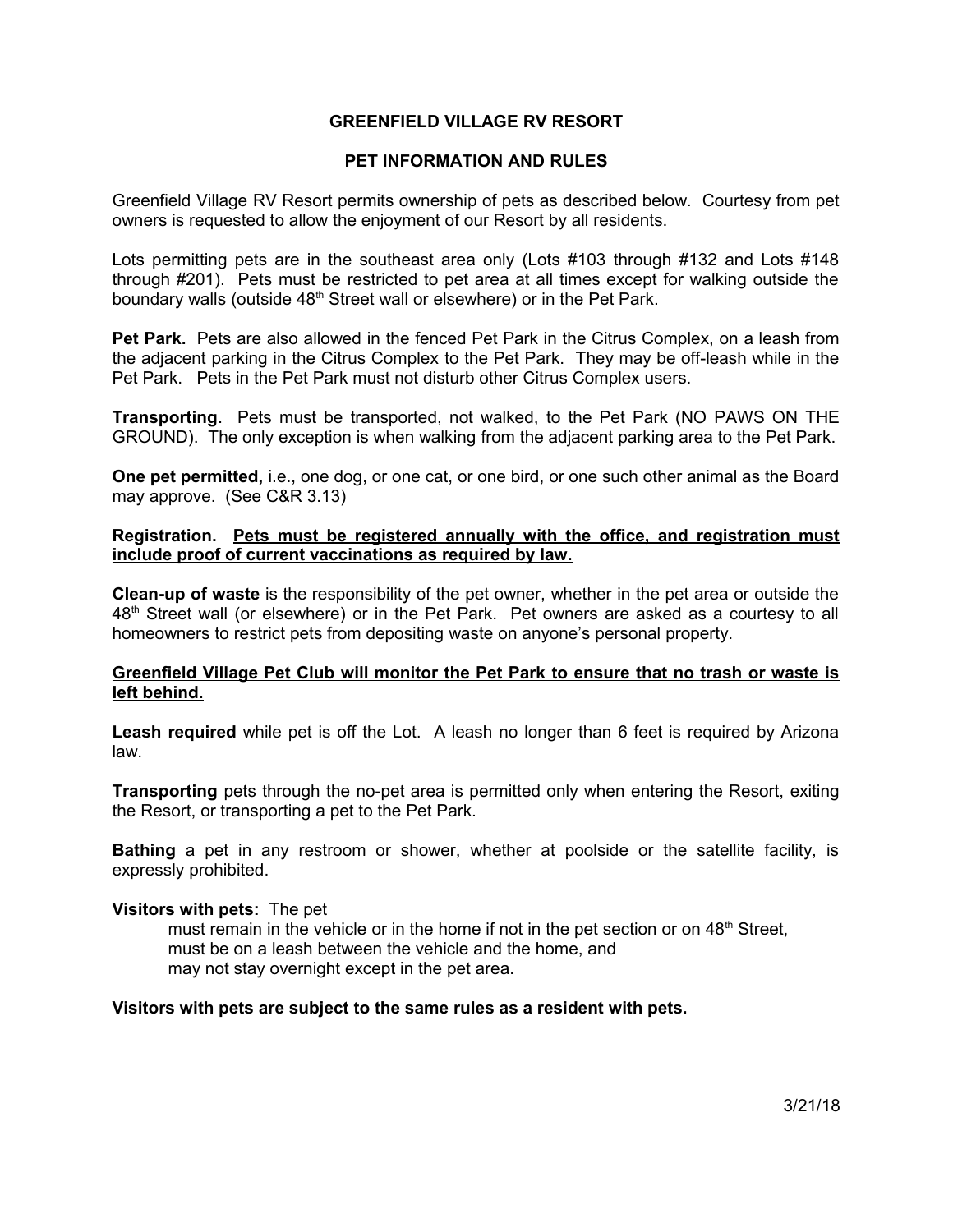## **GREENFIELD VILLAGE RV RESORT POOL INFORMATION AND RULES**

## **NO LIFEGUARD ON DUTY**

### **Outdoor Pool Hours**

| 7 am until 10 am  | Adult Only exercise classes in large pool; small pools open |
|-------------------|-------------------------------------------------------------|
| 10 am until 12 pm | Adult, share with children/supervising adult                |
| 12 pm until 2 pm  | <b>Adult Only laps, recreational swimming</b>               |
| 2 pm until 4 pm   | Adult, share with children/supervising adult                |
| 4 pm until 6 pm   | Adult Only personal exercise, swimming                      |
| 6 pm until 8 pm   | Adult, share with children/supervising adult                |
| 8 pm until ? pm   | Adult Only swim, soak, relax, review another great day!     |

Children under 18 must be accompanied by a supervising adult who will remain in the outdoor pool area as the responsible adult for monitoring safety and behavior.

Children under 12 in the outdoor Jacuzzi must be accompanied by supervising adult **IN OR SITTING BESIDE THE OUTDOOR JACUZZI**. Limit time spent in heated pool to avoid overheating.

Children under 3 are permitted in outdoor pools provided they wear a **SWIM DIAPER**. For safety, the child must be constantly supervised by an adult **IN THE SAME POOL.**

**No Children under 18 allowed at any time in Indoor Jacuzzi.** Adults advised to have buddy' for safety reasons.

## **General Rules**

- 1. Shower before entering any pool. Shower again if you applied any lotions, oils, or zinc oxide between swims.
- 2. No lotions, oils, or zinc oxide may be applied while in any pool.
- 3. Use headphones or ear buds with any audio devices. Audible music should come only from the deck speakers for organized pool events.
- 4. No diving or jumping into pools; no running on pool deck.
- 5. Cans and soft plastic bottles allowed. Glass and brittle plastic bottles are prohibited in the pools and on the deck.
- 6. No tag, excessive splashing, or competitive water games allowed in the pools or on the deck.
- 7. No cut-offs or clothing other than usual swimwear shall be worn in the pools.
- 8. No large floats, rafts, chaise lounges, or inner tubes allowed in the pools. Small individual floats, noodles, and water wings are acceptable.
- 9. Non-swimmers should use securely-attached and approved belts or vests.

## **No one should use any pool, day or night, when alone.**

**Name badges and guest badges must be with personal effects while in pool area**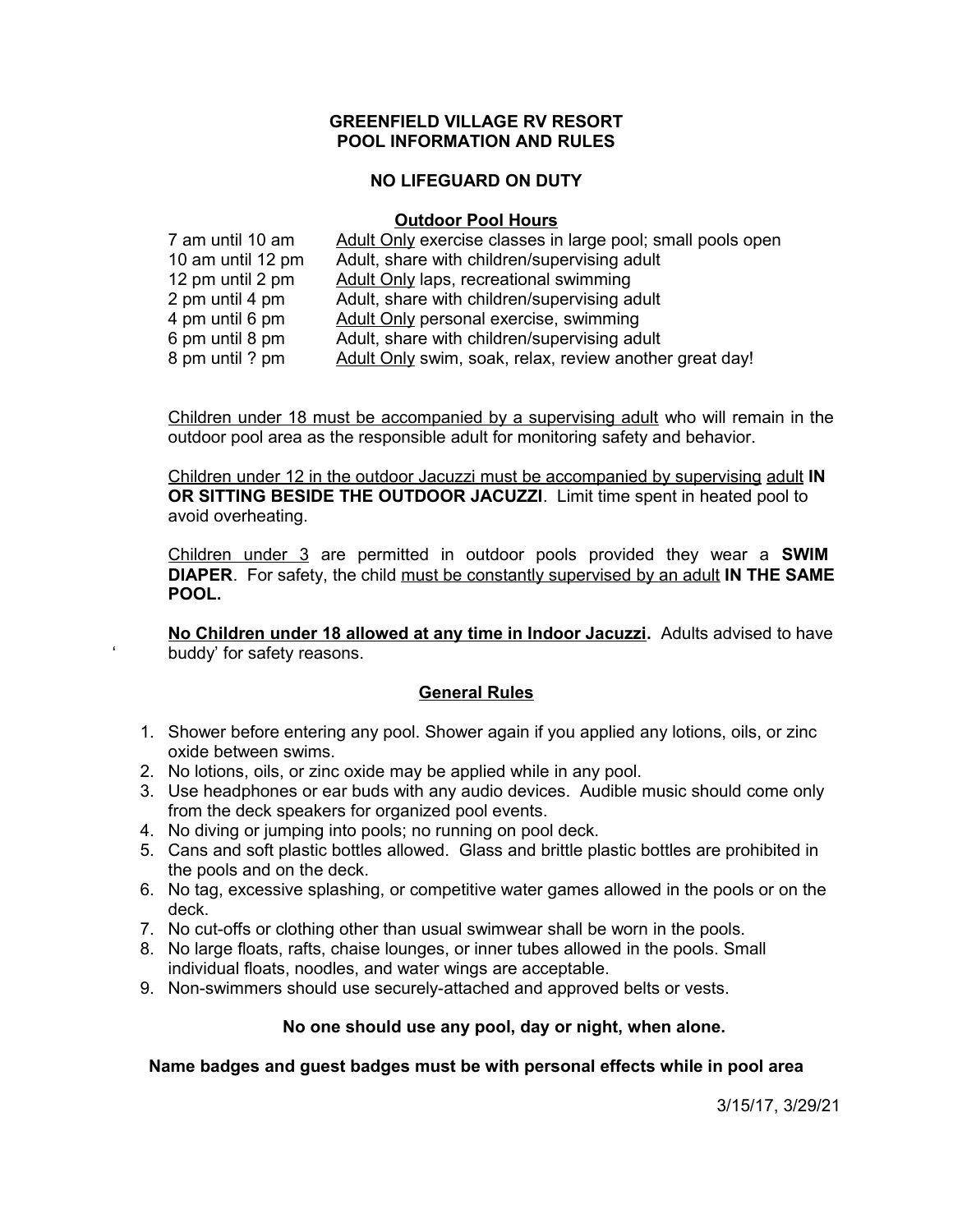## **SUNDRY HOMEOWNER AND RENTER REGULATIONS**

## **ATTIRE**

Shirts and shoes must be worn in all Common Areas, swim suits may be worn in pool area only; cover-up must be worn while traveling to and from pool area. Shirts must be worn in Exercise area.

## **CLOTHESLINES**

Outside lines and use of railings for drying or airing clothes, wet towels, and swim apparel are prohibited.

## **FLAG ETIQUETTE**

All flag displays should abide by the **Etiquette of the Stars and Stripes.**

## **GUESTS and VISITORS**

Adults 18 or older and children 17 or younger who stay overnight with a resident are considered guests and must be registered. Guest badges are required and are available for a \$5 refundable deposit. Residents may entertain guests for a period not to exceed six weeks in a 12 month period and not to exceed three consecutive weeks at any one time. Guests are welcome to enjoy the various amenities of the Village but must be accompanied by a resident.

#### **MAIL**

Mail is distributed to Lot-numbered boxes Monday through Saturday. Include your Lot number in the address at Greenfield Village. All Resort communications such as newsletters, General Manager information, etc., will be put in your mailbox when the Post Office is open. See Resort Mail section in this Handbook for further information.

## **NAME BADGES**

Badges, available from Administration Office, must be worn by all residents and guests for purposes of identity and residency when using Common Areas. They are not only a security factor but are a simple way to allow other residents and staff to address you in a friendly and personal manner and to get to know you more quickly. Badges must be available with personal effects when using pool area.

## **PARKING**

Two transportation vehicles is maximum, parked on and within driveway boundaries of the Lot. No vehicle parking on setbacks; however, special accommodations may be made to Lots for parking of golf carts (see Architectural/Landscaping Regulations Process). Visitors may park on street during the day only; RVs may park on street to load and unload only for 48 hours with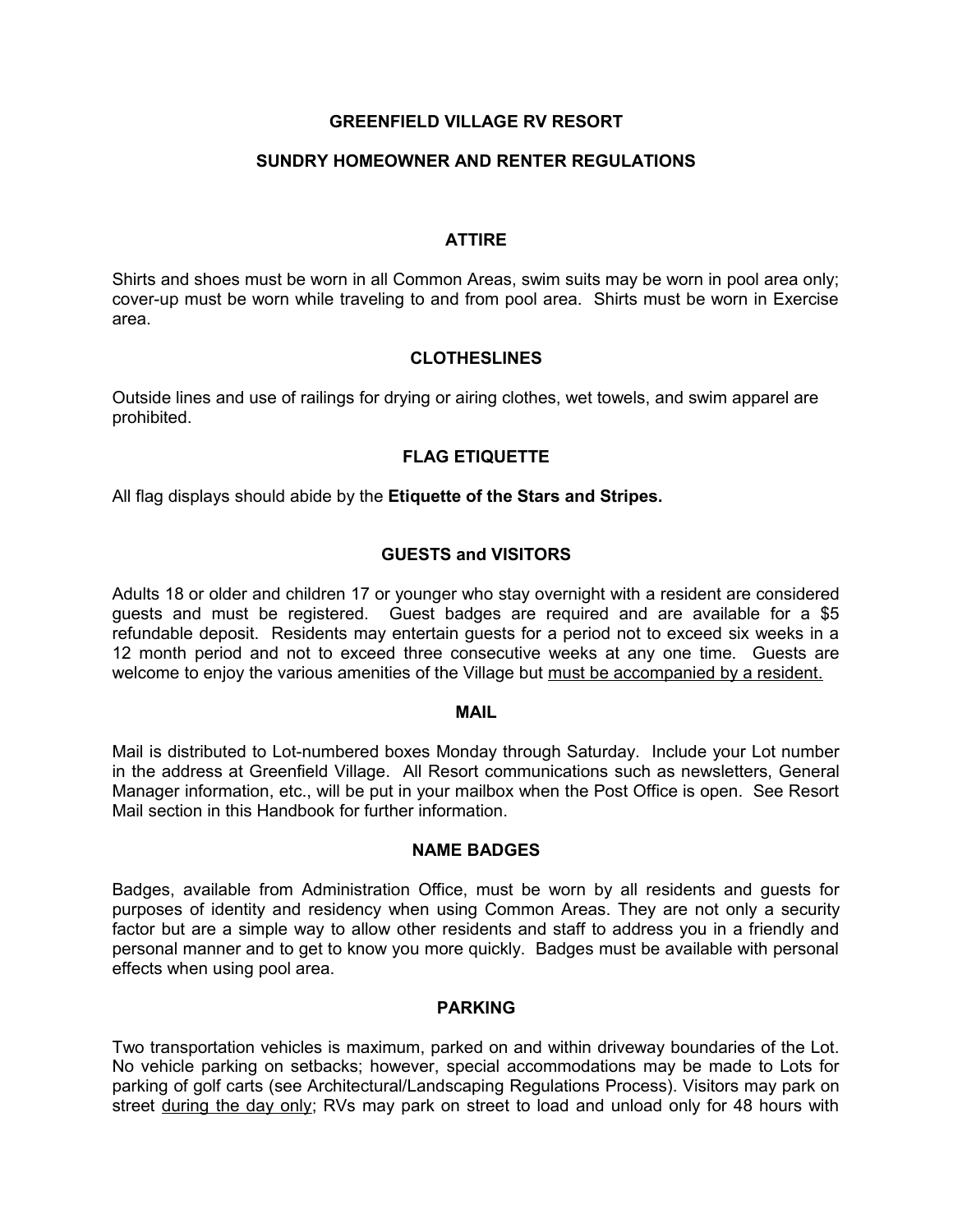permit from Security staff. No parking in Citrus Complex except for use of Complex facilities. Vehicle repair and oil change are prohibited activities anywhere within Resort walls.

## **RECYCLE**

GVR recycles various items in drop-off bins in Citrus Complex. Rules change frequently, so refer to the handout supplied by the Administration Office on Mesa Recycling.

## **REGISTRATION**

All residents will check in at Administration Office upon arrival and receive various appropriate documents for your stay in the Village. All residents will register identification for age verification, submit pet and vehicle(s) information, and receive Administrative notices.

#### **RV UNITS**

Consult the Architectural/Landscaping Regulations Process for allowed and prohibited types of RVs in GVR, minimum and maximum length of RVs, age of unit, restrictions on types of sewer hoses, and other associated rules, including storage of cargo and boat trailers. Rvs must be spotted on Lot by Security staff upon arrival.

## **SITE MAINTENANCE**

Maintenance of Lot, Park Model, Shed, and vehicles is responsibility of the resident. Keep your property in conformance to government regulations applicable to health, welfare, and safety and to our governing documents. An In-Resort Caretaker for your property is required during your time away from the Resort. Refer to Administration information for suggestions on preparing your property for your absence. The General Manager shall be the sole determiner of appropriate appearance of property.

## **SEWING MACHINE USE**

Resort sewing machines are available for resident use. They are found in the Kokopelli Room in the Citrus Complex; hours of availability are listed in the Activities Office hallway and at the Kokopelli Room. Security will open the Room and lock again upon request.

## **SMOKING**

Smoking and e-vaping are not allowed in Common Areas. This includes the streets.

## **SPEED LIMITS**

Speed limit on Village streets is 10 mph; walkers, bicycles, golf carts, and vehicles have equal right to use streets in GVR.

## **SUBLEASING OF UNIT**

Subleasing of Lots or Park Models is not permitted in our Resort.